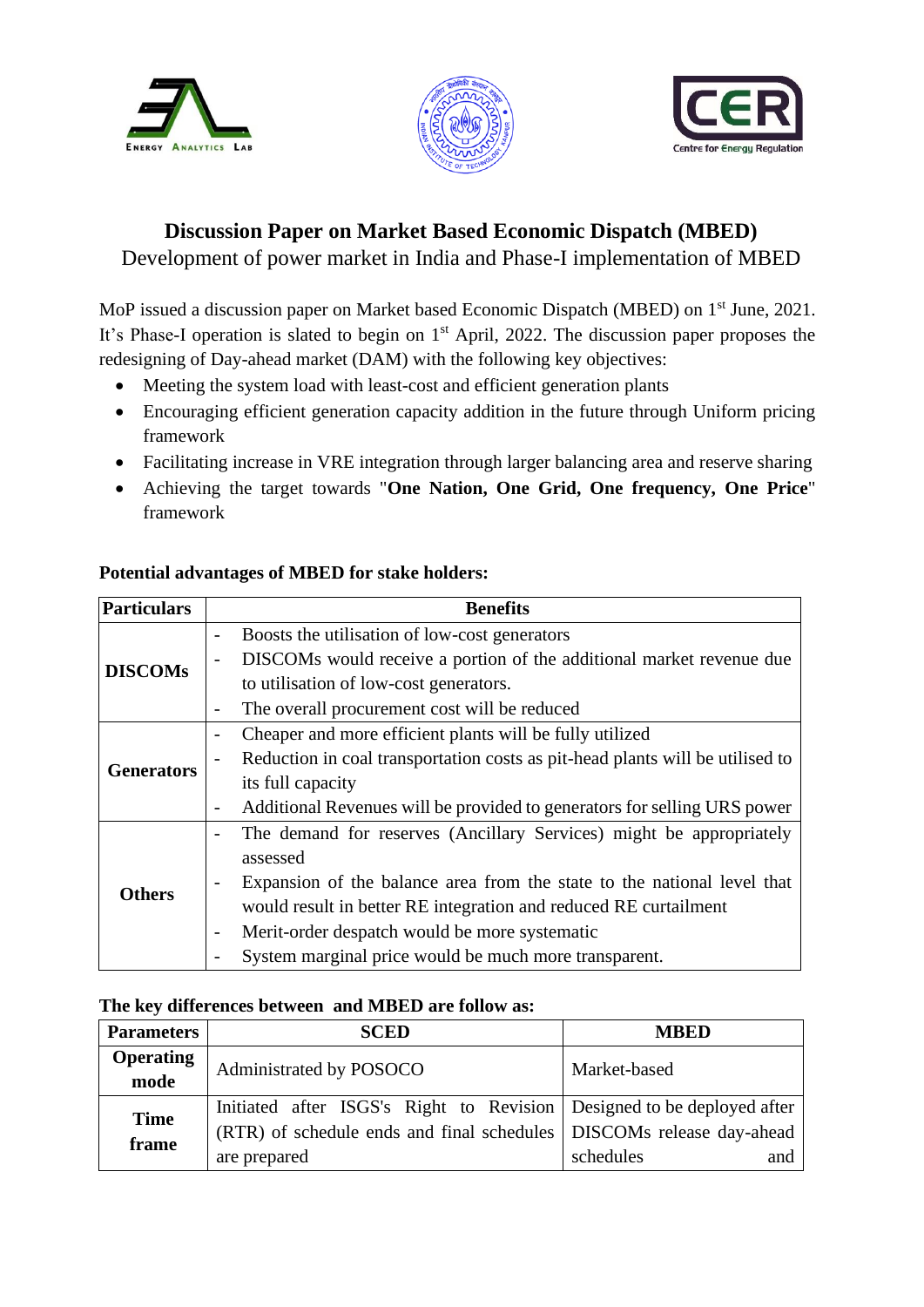





|           |                                                                      | their<br>generators provide  |  |
|-----------|----------------------------------------------------------------------|------------------------------|--|
|           |                                                                      | capacity to the market       |  |
|           |                                                                      | Expensive plants may not get |  |
|           | Assures system cost optimization for the                             | cleared as MBED doesn't      |  |
| Objective | share of demand contracted from ISGS and   ensure unit commitment.   |                              |  |
|           | other associated regulated generators with Uniform system marginal   |                              |  |
|           | implementation of optimum generation prices will establish the basis |                              |  |
|           | schedule while considering ramp and for market-based generation      |                              |  |
|           | technical minimum constraints.                                       | capacity additions in the    |  |
|           |                                                                      | future.                      |  |

### • **Objectives of phase-1 implementation:**







Validate MBED's key drivers

#### • **Key changes in procurement of power and scheduling for introduction of MBED framework for NTPC thermal stations:**

|                      | <b>Existing Mechanism</b>                                                                                                                                                                                                                                                                                                                                                                                                                                                                                          | <b>Modified Mechanism</b>                                                                                                                                                                                                                                                                                                                                                                                                                                                                                                                                           |
|----------------------|--------------------------------------------------------------------------------------------------------------------------------------------------------------------------------------------------------------------------------------------------------------------------------------------------------------------------------------------------------------------------------------------------------------------------------------------------------------------------------------------------------------------|---------------------------------------------------------------------------------------------------------------------------------------------------------------------------------------------------------------------------------------------------------------------------------------------------------------------------------------------------------------------------------------------------------------------------------------------------------------------------------------------------------------------------------------------------------------------|
| Scheduling mechanism | The DISCOMs schedule the NTPC generators as<br>per their entitlement and reach-out the Power<br>Exchanges $(PX's)$ to meet the remaining<br>electricity demand<br>As DISCOMs are unsure of cheaper alternatives<br>outside the states, hence<br>low-cost<br>many<br>generation capacities are partially or sub-<br>optimally utilized<br>During off-peak times, DISCOMs tend to run<br>expensive generation capacity at its technical<br>minimum, even at the cost of limiting the output<br>of cheaper generation | DISCOMs can still schedule generators<br>themselves, although both DISCOMs and<br>generators must bid in DAM.<br>The amount of power that is self-<br>scheduled<br>would<br>be taken<br>into<br>consideration while settling bilateral<br>contracts<br>The entire demand shall be met by<br>dispatching the least-cost generation mix<br>from NTPC plants while maintaining grid<br>security<br>NTPC stations that are less expensive will<br>be dispatched to the largest extent<br>possible, whereas more expensive will run<br>optimally as per the requirement. |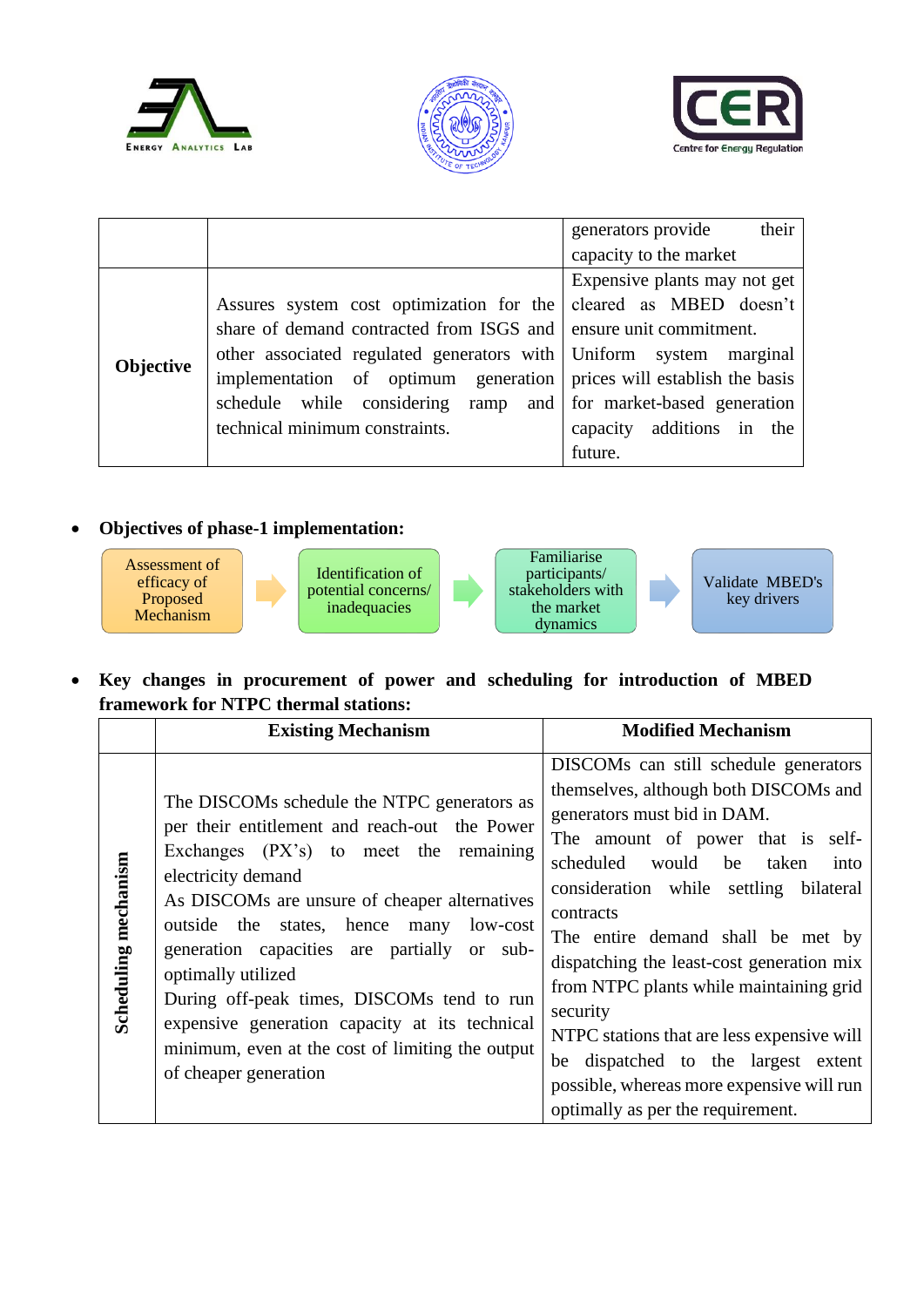





| Action by buyers, sellers<br>and $\mathbf{P}\mathbf{X}\mathbf{s}$ | Generator's self-scheduling by DISCOMs results<br>in a sub-optimal Merit Order Despatch (MOD) for<br>scheduling and dispatch.<br>In this mechanism, the true marginal cost would<br>never get discovered.                                                                                                                                                                                   | Generators must bid in DAM based on<br>their own, with no changes for fuel and<br>other charge in the future.<br>A national MOD will be formed and<br>subsequently dispatch all generators<br>The market clearing engine of PX's will<br>schedule the generating units based on<br>optimal dispatch principles, once the bids<br>and offers are submitted                                                                                                                                                                                     |  |  |
|-------------------------------------------------------------------|---------------------------------------------------------------------------------------------------------------------------------------------------------------------------------------------------------------------------------------------------------------------------------------------------------------------------------------------------------------------------------------------|-----------------------------------------------------------------------------------------------------------------------------------------------------------------------------------------------------------------------------------------------------------------------------------------------------------------------------------------------------------------------------------------------------------------------------------------------------------------------------------------------------------------------------------------------|--|--|
| Schedule<br>revision                                              | Generators and DISCOMs can revise their<br>schedules before 7/8-time blocks without any<br>financial liability                                                                                                                                                                                                                                                                              | Till the results of the DAM are disclosed,<br>there will be no RTR for the NTPC plants<br>Beneficiaries can also take part in the<br>RTM and fine tune their day-ahead<br>positions properly                                                                                                                                                                                                                                                                                                                                                  |  |  |
| Payment and settlement                                            | DISCOMs pay the variable charges to scheduled<br>generators based on the quantum of energy<br>scheduled.<br>URS power can be used by a DISCOM that is not<br>the original beneficiary of the generators, after<br>exhausting their contracted power in such ISGSs.<br>Such beneficiaries would bear the fixed cost<br>liability for URS scheduled instead of the original<br>beneficiaries. | DISCOMs/buyers will pay the market<br>operator at MCP for the day-ahead<br>demand.<br>Generators will be paid at the MCP based<br>on the execution of their selected bids.<br>Under LT agreements, buyers will be<br>refunded the difference between MCP and<br>the contracted price based on the quantum<br>of power self-scheduled via Bilateral<br>Contract Settlement (BCS).<br>The net revenue earned by NTPC<br>generators from URS will be shared<br>equally with the concerned beneficiaries<br>subject to a ceiling of ₹7paise/unit. |  |  |
|                                                                   | NTPC generators with long-term PPA are paid for the fixed cost separately outside the market                                                                                                                                                                                                                                                                                                |                                                                                                                                                                                                                                                                                                                                                                                                                                                                                                                                               |  |  |

NTPC generators with long-term PPA are paid for the fixed cost separately outside the market

### • **Working capital management for Stakeholders:**

| <b>Stakeholder</b>         | <b>Benefits</b>                                                            |
|----------------------------|----------------------------------------------------------------------------|
| <b>Generators</b>          | Ensures payment as per the rules of PXs                                    |
| <b>DISCOMs</b>             | Provides necessary support with the time frame (within 45-60 days from     |
|                            | the date of disbursement) to repay back the amount to designated agencies. |
| <b>Exchange</b>            | Addresses counterparty risk of exchanges                                   |
| <b>Sponsoring Agencies</b> | Agencies like PFC/REC provides room to increase their loanable quota       |
|                            | and revenues from power market                                             |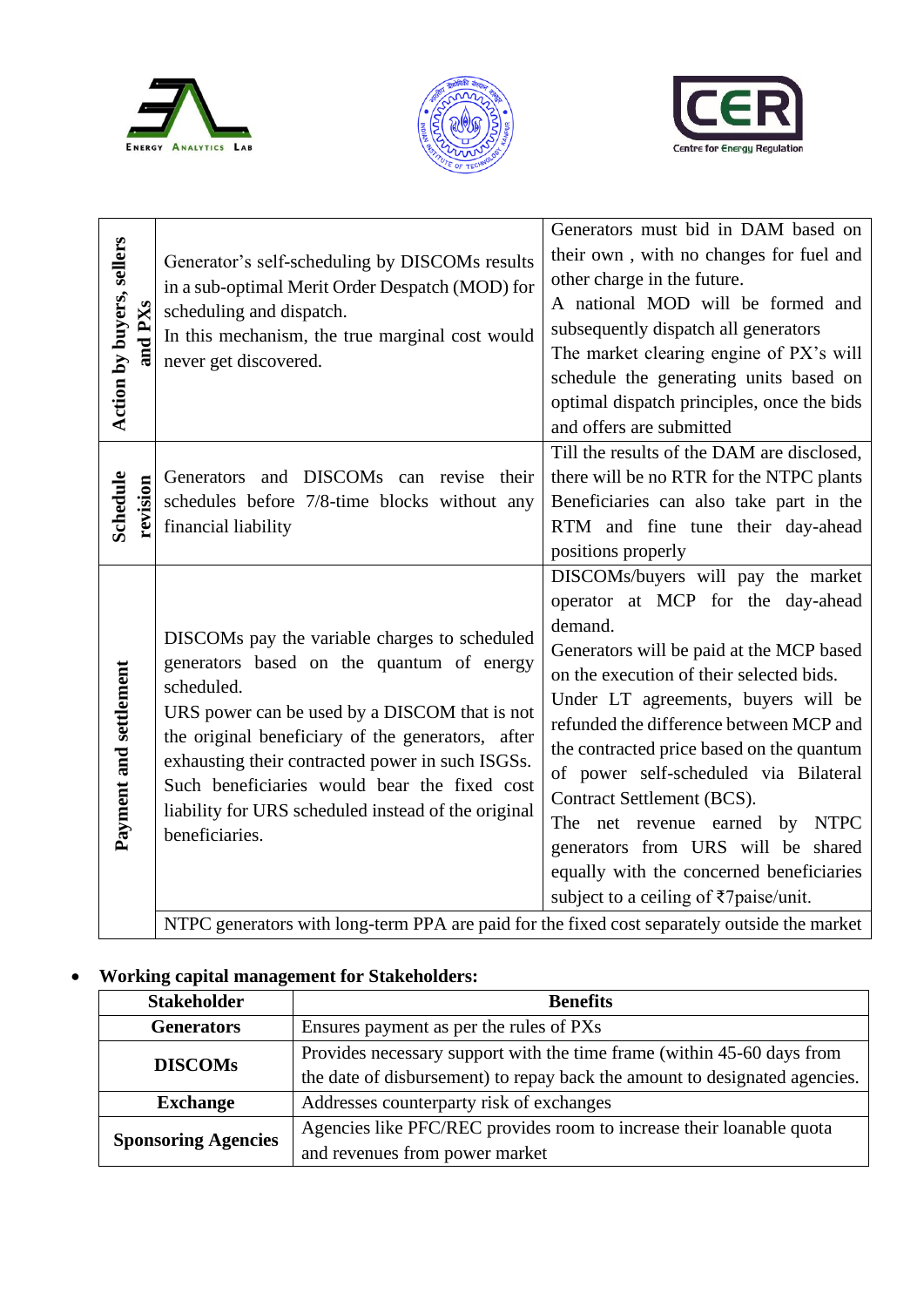





### • **Need for Price Coupling:**

In order to achieve better system efficiency, there is a need to combine bids and offers from multiple PXs as already regulated by CERC. It leads to following impacts:

- Discovery of uniform ACP
- Reducing constraints and fulfil higher social welfare *Key Issue:*
- Both entities get cleared at different Clearing prices leading to disparity in BCS settlement *Suggested Measure:*
- Based on the mutual choice of corresponding buyers and sellers, they need to submit their bids and offers on particular PXs. This ensures same clearing price and liquidity to both the parties.
- **Additional relief for upfront payments by DISCOMs:**
	- According to the current mechanism, DISCOMs receive 1.5% rebate if they pay the GENCOs within 5 days of the invoice date, and 1% rebate if they pay within 30 days of the billing date.

*Suggested Measures:*

- Because DISCOMs would be paying upfront for the cost of power procurement under MBED, they would need to be rewarded with total 2% rebate for making an advance payment.

### • **Treatment of BCS:**

- The final settlement between generators and DISCOMs would be resolved through BCS.
- MoP would set up a committee on "Efficient Regulation of Electricity Derivatives" to mitigate the jurisdictional conflict between SEBI and CERC to examine the technical, operational and legal framework for electricity derivatives.

## • **Relaxation/reduction of transaction charges levied by PXs:**

The adoption of MBED would lead to the significant increase in electricity volume, thereby increasing the transaction fees charged1 by PXs. This would eventually impose additional burden on DISCOMs

The draft discussion paper can be accessed [here](https://cer.iitk.ac.in/odf_assets/upload_files/blog/Discussion_Paper_on_Market_Based_Economic_Dispatch.pdf)

<sup>&</sup>lt;sup>1</sup> The current transaction charges levied by Indian Power exchanges is substantially higher than their European counterparts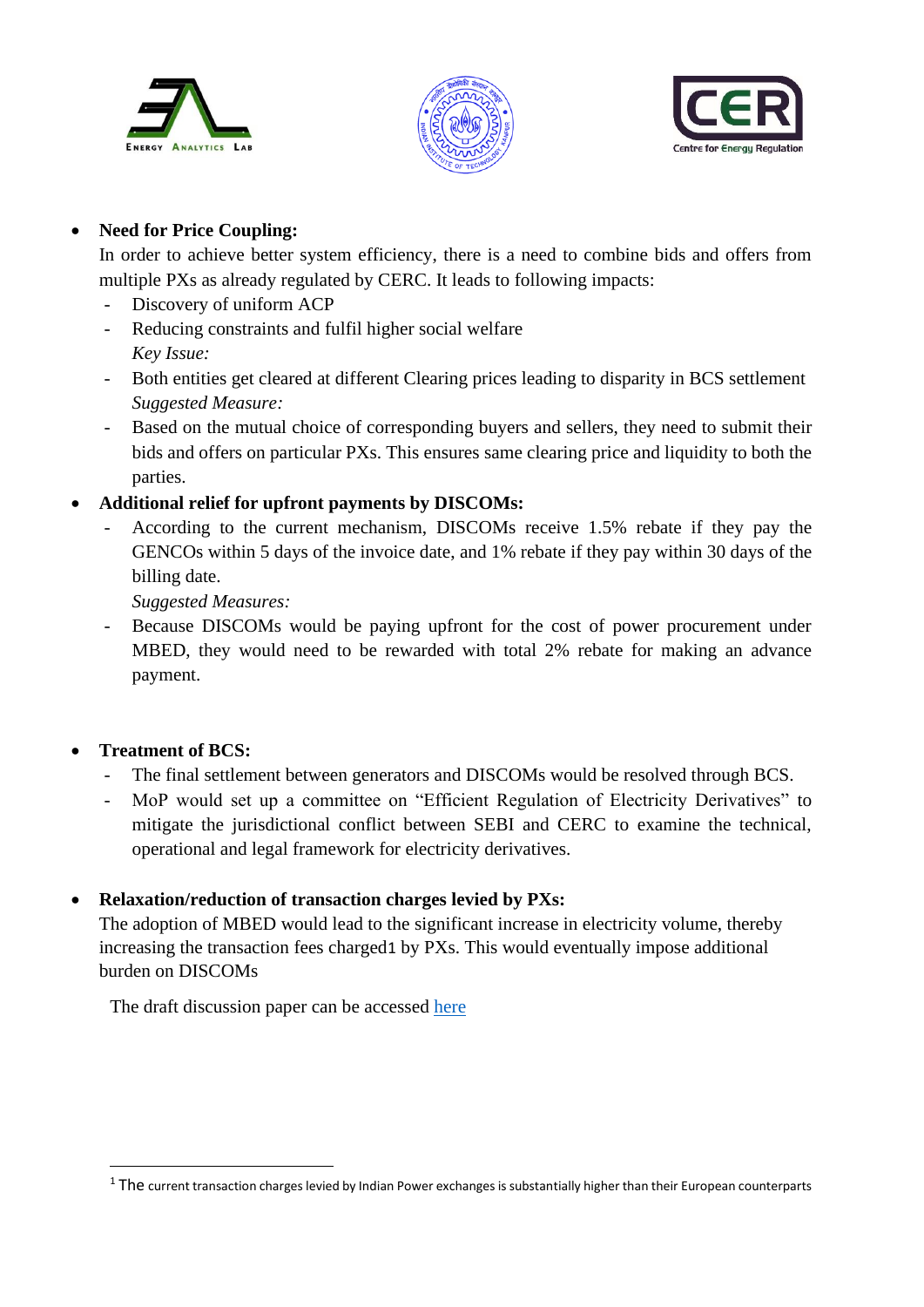





## **EAL Opinion**

**1. Relevance of MBED:** Experience with short-term power market development provides a test case for the maturity of the sector to adopt such a change, and the preparedness of most of the stakeholders to participate in the same. However, the experience varies across states in terms of the avenues for optimisation and the ability of the available practices and tools to do so.

It is also important to mention that the current market design provides for voluntary participation. MBED is a departure from the same as it entails broader participation across the distribution utilities.

Competition for fixed charges (through capacity market) Competition on variable charges (VC) through MBED.

- **2. SCED Vs MBED:** Security Constrained Economic Despatch (SCED) optimises power procurement from eligible ISGSs. **MBED, if implemented only for the eligible NTPC generators (as proposed), the gains (in terms of optimised cost of power procurement) would be limited and may be of similar order as in the case of SCED.** Without participation of intra-state generators, true gains of MBED would not be realised.
- **3. Gate Closure and Right to Recall:** MBED, implemented on a day ahead basis would require the utilities to forego 'right to recall'. Post submission of the bids to MBED (i.e., at gate closure), the generators as well as the DISCOMs commit themselves to sell/buy the cleared quantity. **This loss of flexibility (associated with 'right to recall') to the distribution utilities is of value on account of the uncertainty associated with demand as well as RE generation forecast.**

Under MBED, DISCOMs can rebalance their portfolio in the Real Time Market (RTM). Depending on the market conditions and the need to buy/sell, the DISCOMs would have to bear the additional burden due to rebalancing of their portfolio.

**4. Long-term impact on Investment and Need for Capacity Market:** MBED is designed as an energy market, wherein existing beneficiaries of the PPAs continue to pay the associated capacity charges. The market participants, procuring energy through the MBED platform, only bear the market clearing price associated with such capacities. This does not provide an incentive for signing long-term PPAs tied up to payment of such fixed (capacity) charges.

To ensure that adequate investment is undertaken to maintain resource adequacy in the system, **MBED should be supplemented with a capacity market**. Design of such a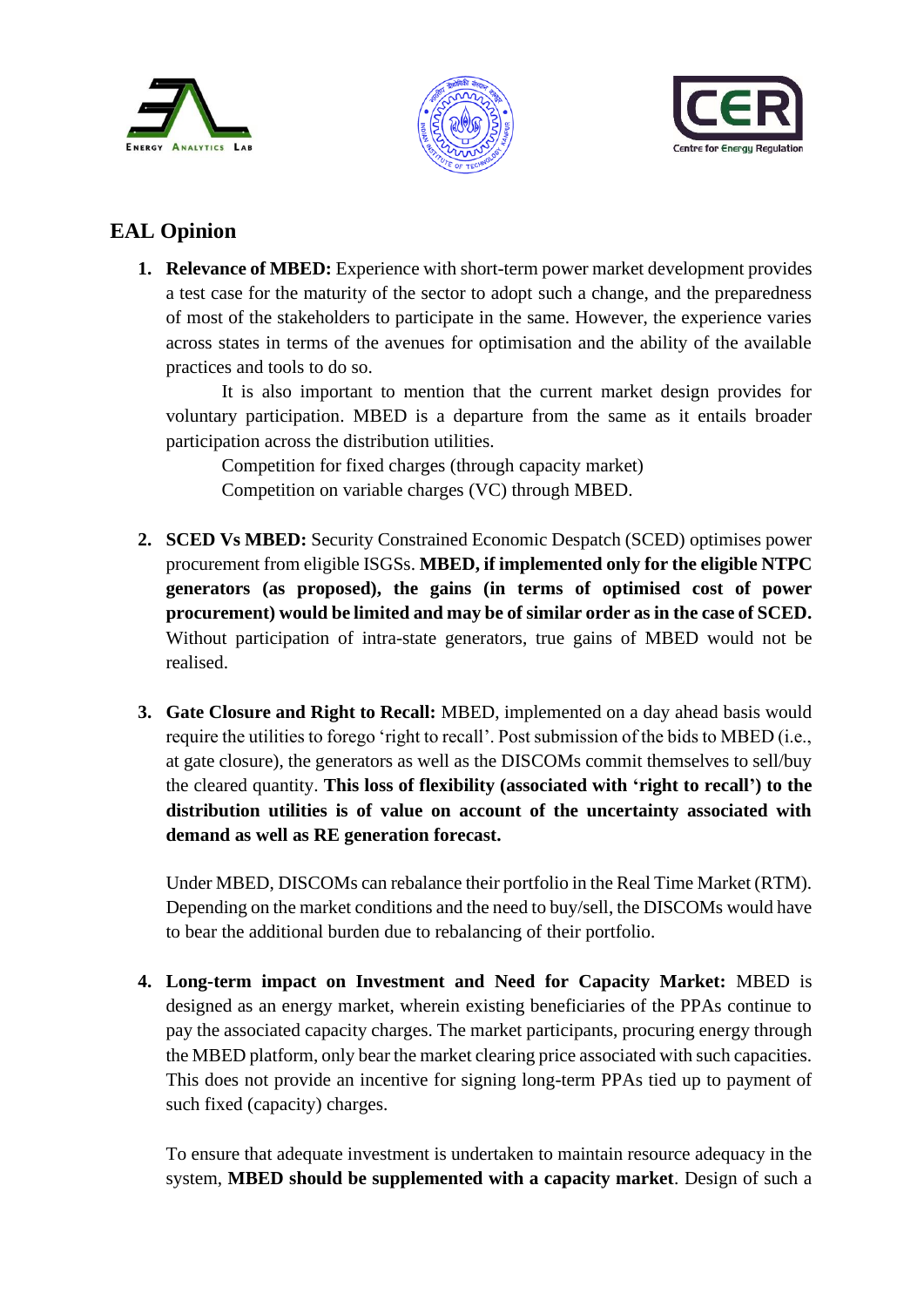





capacity market would need to take into account a reasonable estimate of resource adequacy that needs to be tied up with the existing consumer base of the load serving entities, as well as other entities (for e.g., large consumers) who would be eligible to directly participate in the MBED in the near future.

- **5. Generator's Bid and variable charges and flexibility thereof: The generators, whose tariff is regulated u/s 62 of the Electricity Act 2003 should bid at their variable charge.** Given the adopted price discovery mechanism, i.e. the uniform market price, the marginal generator would dictate the market clearing price in MBED to ensure efficient price discovery in MBED, wherein the generators should be close to their marginal cost, the generators with regulated tariff should therefore bid at their variable charge or below<sup>2</sup>. This will ensure that a higher bid by such marginal plants do not dictate the market clearing price, and hence increase the overall burden for distribution utilities, and hence the end consumers.
- **6. 'Margin' on Sale of Un-Requisitioned Surplus (URS)** Any benefit arising out of sale of URS above their variable charge is proposed to be shared between the two entities in a 50:50 ratio with a limit of 7p/kWh for the generators.

**In the absence of any demand, commercial or payment risk, the suggested ceiling of 7p/kWh on the sale of URS power is significantly high.** On the contrary, the demand risk associated due to 'right to recall' till the SCED gate closure, available at present, will also be negated by MBED. Now the MBED 'schedule' would have greater certainty for the generators. It is also important to note that there is no commercial risk to be borne by the generators as the associated fixed charges (as per the existing regulatory framework) would be paid by the respective beneficiary. The 'margin' on sale of URS power is an additional income for which no additional risk is involved. Furthermore, the payment risk associated with sale of this power is nil as all the URS power sold through a MBED market platform, which would have an inbuilt payment security mechanism requiring advance payment/margin money. (Section 2)

The 'margin' for sale of URS by generators (under MBED) cannot at all be compared with the 'trading margin' limit of 7 paise/kWh for the licensed traders, who are exposed to comparatively much higher risk. It is also worth noting that the 'actual' trading margin is generally less than 7 paise/kWh. The trading licensees are allowed to charge trading margin up to 7 paise/ $kWh^3$ . Against this, the actual weighted average trading

<sup>&</sup>lt;sup>2</sup> On account of constraints due to ramping, technical minimum operation, minimum runtime, and to reduce the impact of art load compensation charges (as applicable under the fourth Amendment to the IEGC, 2016), such generators should have the flexibility to even with below their regulated variable charges.

As per the CERC (Procedure, Terms and Conditions for grant of trading licence and other related matters) Regulations 2020.<https://cercind.gov.in/2019/regulation/154.pdf>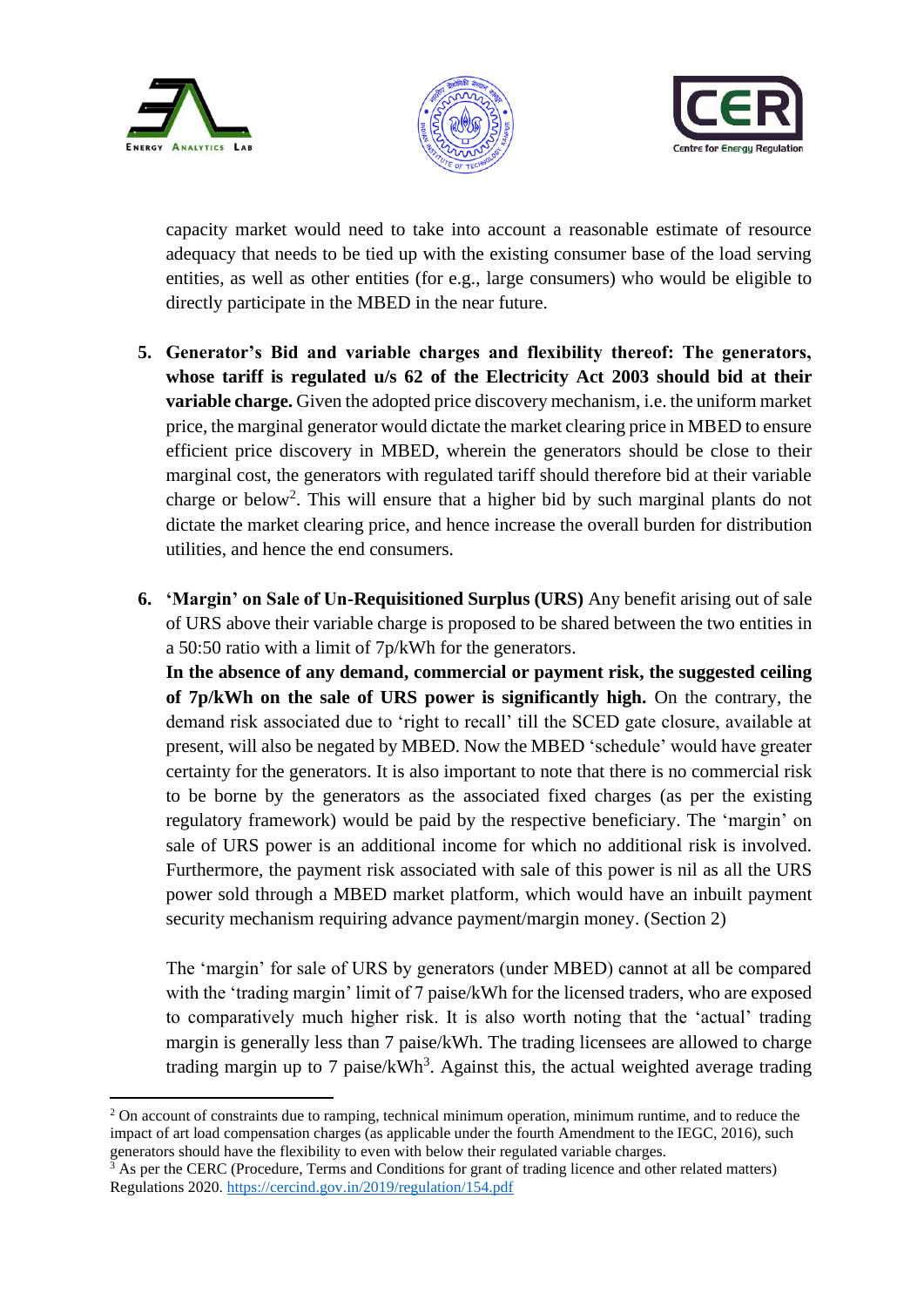





margin charged by the trading licensees during 2019-20 was only 3.1 paise / $kWh^4$ . The trading margin recorded during Jan-Mar 2021 was 2.1-2.5 paise/kWh. **It is clear that the proposed 'margin' limit of 7** paise**/kWh on sale of URS under MBED is very high, and should be appropriately revised. This should be limited only to compensate the generators against the 'additional risks' over and above the prevailing tariff and, scheduling and despatch framework.**

- **7. Optimal operation of generation assets:** MBED, in its current proposed form, provides an opportunity to optimise cost of power procurement for the buyers but does not provide a similar opportunity to the generators. Post-MBED market clearing, opportunities on account of cumulative supply obligation (e.g., due to participation in RTM) and certain (eligible) technical constraints may present an opportunity for the generation companies to operationally optimise generation across co-located units, and even other generation assets subject to transmission availability<sup>5</sup>. Any gains arising out of such operational optimisation should be shared amongst the generators and the beneficiaries with proportionately larger share of gains for the generators.
- **8. Price Coupling of Multiple Power Exchanges:** The regulatory framework for power market development in the country provides for multiple power exchanges. The contracts traded on the power exchanges are open for voluntary participation. In contrast, MBED mandates participation for the identified buyers and sellers.

In this context, operation of multiple power exchanges for a 'theoretically' unified market platform would present a few economic challenges. Price coupling of multiple power exchanges may seem to be a plausible solution, but may present relative disadvantage to the incumbent and dominant power exchange (PXs), who may have a larger clientele base. It is important to highlight that price coupling is being suggested for a 'new market' segment rather than an existing one<sup>6</sup>. The proposed alternate solution wherein 'corresponding buyers and sellers choose to participate in **a** (emphasis added) power exchange' would dimmish the very basis of MBED as differentiated bids would now have limited opportunity to compete with each other. Further, this would also skew the economics of URS power that would be sold through the PXs.

<sup>4</sup> CERC's Report on Short-term Power Market in India: 2019-20

[https://cercind.gov.in/2020/market\\_monitoring/Annual%20Report%202019-20.pdf](https://cercind.gov.in/2020/market_monitoring/Annual%20Report%202019-20.pdf) 

<sup>&</sup>lt;sup>5</sup> This would require necessary regulatory oversight to address any gaming especially in the view of transmission constraint.

<sup>6</sup> One can also visualise that MBED, once implemented in totality, may obfuscate or significantly reduce the relevance of DAM.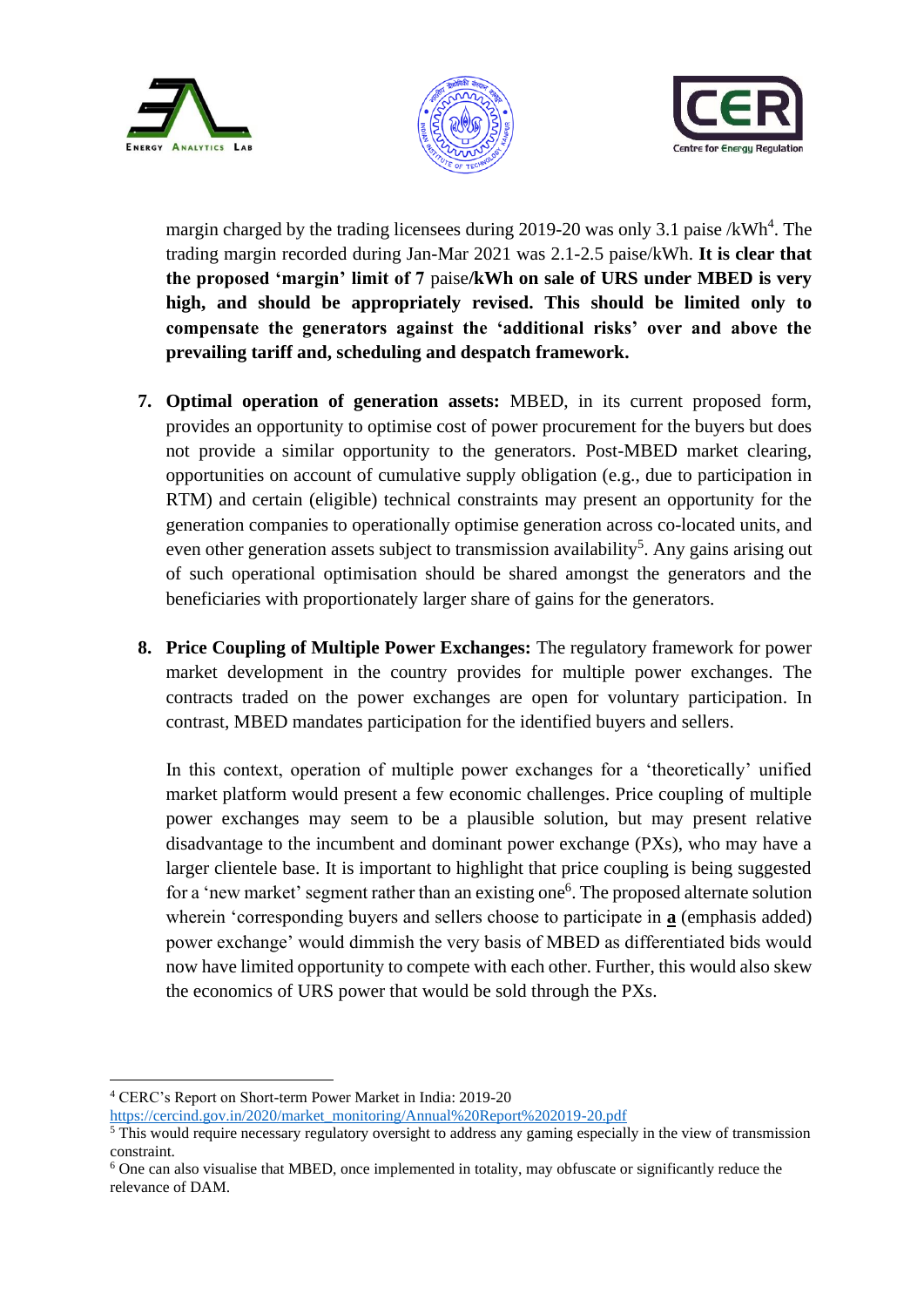





**It is suggested that a modified form of 'bid allocation' mechanism be adopted wherein instead of horizontal segregation of pair of buy-sell bids, it may be segregated vertically to allow competing bids to appear on all the PXs. This, being a sub-optimal solution, may need to be revisited with an assessment of the market outcome within 4-6 months.**

|         |            | PX <sub>1</sub> | PX <sub>2</sub> | PX <sub>3</sub> |
|---------|------------|-----------------|-----------------|-----------------|
| $G1-D1$ | <b>100</b> | 100             |                 |                 |
| $G2-D2$ | 200        |                 | 200             |                 |
| $G3-D3$ | 60         |                 |                 | 60              |

**Table 1: 'Choice' of PX Platform for buy-sell contract pairs (MBED Proposal)**

|         |     | PX <sub>1</sub> | PX <sub>2</sub> | PX <sub>3</sub> |
|---------|-----|-----------------|-----------------|-----------------|
| $G1-D1$ | 100 | 40              | 40              | 20              |
| $G2-D2$ | 200 | 100             | 40              | 60              |
| $G3-D3$ | 60  | 20              | 20              | 20              |

Note: The pair of buyer-sellers should ensure that same quantity of buy as well as sell bids are placed on the respective PX.

The basis of 'allocating' share of buy-sell pair of contracts may be decided by the corresponding parties. However, it would be beneficial for the sector if the stakeholders are able to evolve a fair and dynamic basis for such allocation while ensuring that economic efficiency as well as oversight over market power is not compromised.

- **9. Need for a Comprehensive Market Monitoring Framework:** The Electricity Act 2003 empowers the CERC to monitor power market and ensure that unwarranted market behaviour does lead to an economically adverse outcome for the market. The existing framework for 'market monitoring' needs to be enhanced to enable CERC to effectively monitor market behaviour of buyers/sellers on alternate contracts across the market platforms.
- **10. MoD Vs MBED -Impact of Transmission Charges and Transmission Losses:** Merit order despatch (MoD) principle adopted by the respective distribution utility takes into account, amongst other factors, the associated transmission charges and transmission losses. In contrast, price discovery in MBED would not take into account the associated transmission charges and transmission losses. MBED, in general, would enhance schedule of pit=head based generators at the cost of those near the load centres. This would have a resultant impact on utilisation of transmission assets, and also place